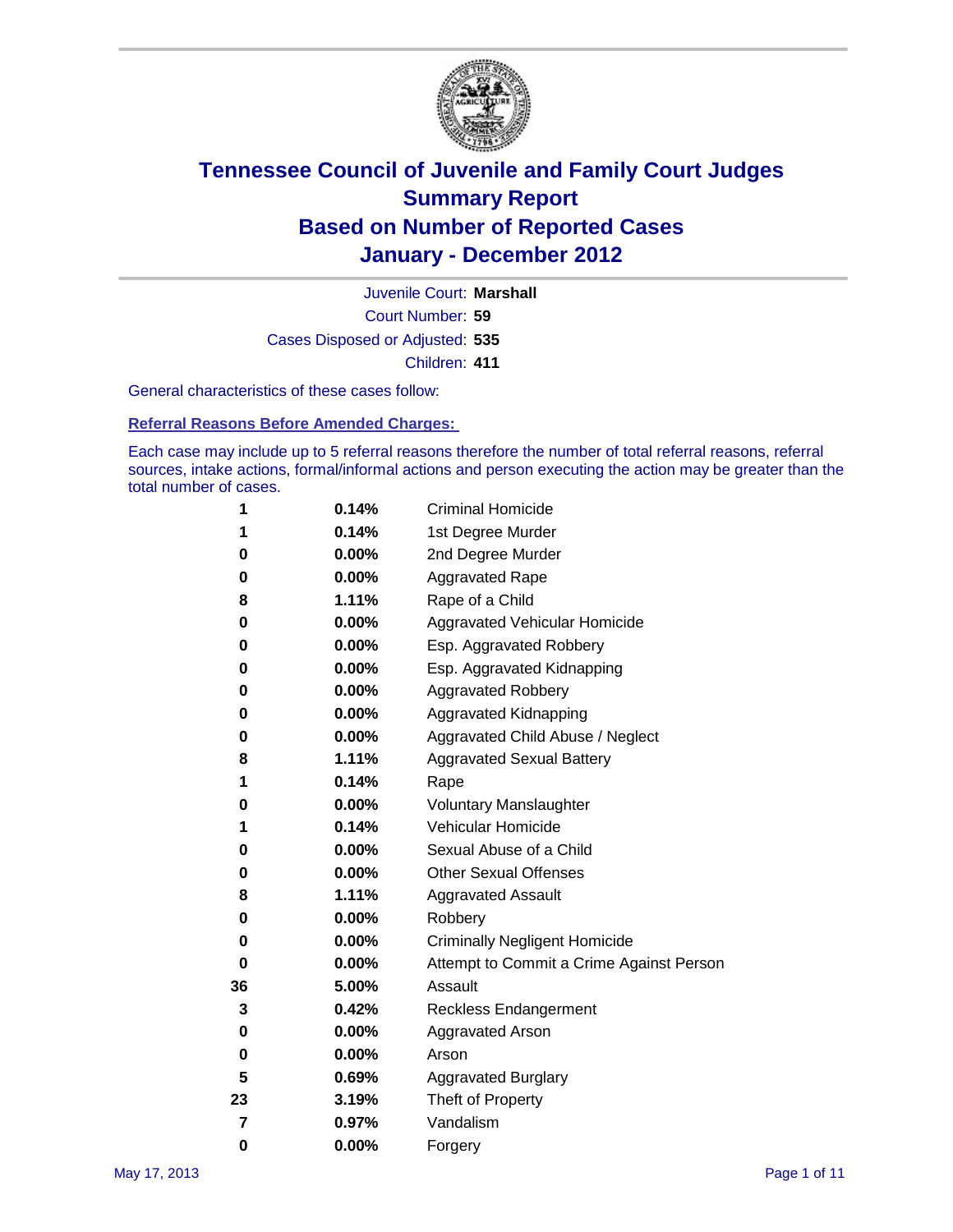

Court Number: **59** Juvenile Court: **Marshall** Cases Disposed or Adjusted: **535**

Children: **411**

#### **Referral Reasons Before Amended Charges:**

Each case may include up to 5 referral reasons therefore the number of total referral reasons, referral sources, intake actions, formal/informal actions and person executing the action may be greater than the total number of cases.

| $\pmb{0}$    | 0.00%    | <b>Worthless Checks</b>                                     |
|--------------|----------|-------------------------------------------------------------|
| 3            | 0.42%    | Illegal Possession / Fraudulent Use of Credit / Debit Cards |
| 0            | 0.00%    | <b>Burglary</b>                                             |
| $\bf{0}$     | $0.00\%$ | Unauthorized Use of a Vehicle                               |
| 0            | $0.00\%$ | <b>Cruelty to Animals</b>                                   |
| 1            | 0.14%    | Sale of Controlled Substances                               |
| 21           | 2.92%    | <b>Other Drug Offenses</b>                                  |
| 16           | 2.22%    | Possession of Controlled Substances                         |
| $\mathbf 0$  | $0.00\%$ | <b>Criminal Attempt</b>                                     |
| 1            | 0.14%    | Carrying Weapons on School Property                         |
| 1            | 0.14%    | Unlawful Carrying / Possession of a Weapon                  |
| 2            | 0.28%    | <b>Evading Arrest</b>                                       |
| 6            | 0.83%    | Escape                                                      |
| $\mathbf{2}$ | 0.28%    | Driving Under Influence (DUI)                               |
| 32           | 4.44%    | Possession / Consumption of Alcohol                         |
| 5            | 0.69%    | Resisting Stop, Frisk, Halt, Arrest or Search               |
| 1            | 0.14%    | <b>Aggravated Criminal Trespass</b>                         |
| 1            | 0.14%    | Harassment                                                  |
| 0            | 0.00%    | Failure to Appear                                           |
| 0            | $0.00\%$ | Filing a False Police Report                                |
| 1            | 0.14%    | Criminal Impersonation                                      |
| 14           | 1.94%    | <b>Disorderly Conduct</b>                                   |
| 3            | 0.42%    | <b>Criminal Trespass</b>                                    |
| 4            | 0.56%    | Public Intoxication                                         |
| 0            | $0.00\%$ | Gambling                                                    |
| 167          | 23.19%   | <b>Traffic</b>                                              |
| 0            | $0.00\%$ | Local Ordinances                                            |
| 1            | 0.14%    | Violation of Wildlife Regulations                           |
| 5            | 0.69%    | Contempt of Court                                           |
| 52           | 7.22%    | Violation of Probation                                      |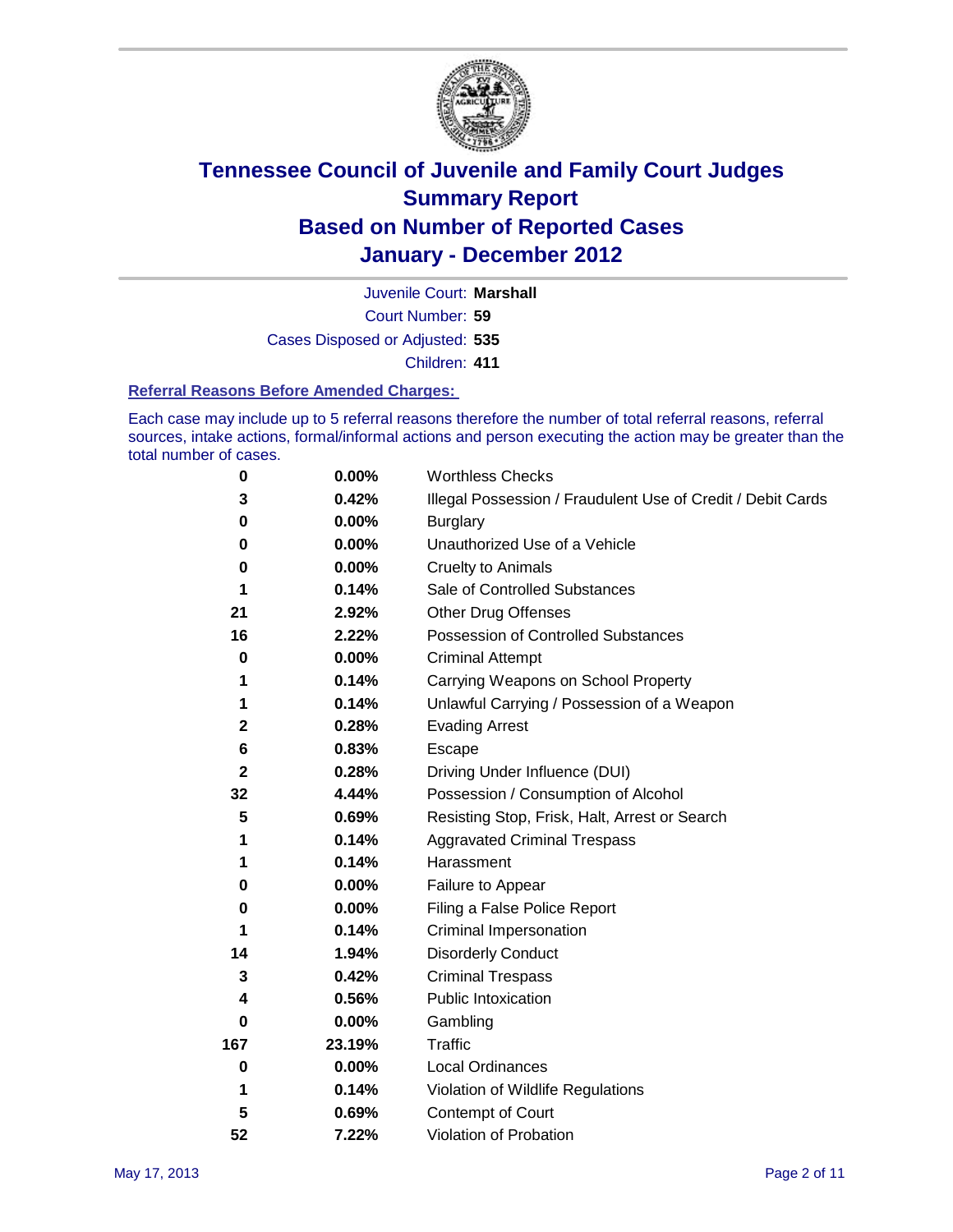

Court Number: **59** Juvenile Court: **Marshall** Cases Disposed or Adjusted: **535** Children: **411**

#### **Referral Reasons Before Amended Charges:**

Each case may include up to 5 referral reasons therefore the number of total referral reasons, referral sources, intake actions, formal/informal actions and person executing the action may be greater than the total number of cases.

| 720 | 100.00% | <b>Total Referrals</b>                 |
|-----|---------|----------------------------------------|
| 59  | 8.19%   | Other                                  |
| 0   | 0.00%   | <b>Consent to Marry</b>                |
| 0   | 0.00%   | <b>Request for Medical Treatment</b>   |
| 7   | 0.97%   | <b>Child Support</b>                   |
| 18  | 2.50%   | Paternity / Legitimation               |
| 15  | 2.08%   | Visitation                             |
| 30  | 4.17%   | Custody                                |
| 0   | 0.00%   | <b>Foster Care Review</b>              |
| 0   | 0.00%   | <b>Administrative Review</b>           |
| 0   | 0.00%   | <b>Judicial Review</b>                 |
| 0   | 0.00%   | Violation of Informal Adjustment       |
| 0   | 0.00%   | <b>Violation of Pretrial Diversion</b> |
| 4   | 0.56%   | <b>Termination of Parental Rights</b>  |
| 48  | 6.67%   | Dependency / Neglect                   |
| 4   | 0.56%   | <b>Physically Abused Child</b>         |
| 0   | 0.00%   | <b>Sexually Abused Child</b>           |
| 7   | 0.97%   | Violation of Curfew                    |
| 2   | 0.28%   | Violation of a Valid Court Order       |
| 27  | 3.75%   | Possession of Tobacco Products         |
| 1   | 0.14%   | Out-of-State Runaway                   |
| 17  | 2.36%   | In-State Runaway                       |
| 20  | 2.78%   | Truancy                                |
| 14  | 1.94%   | <b>Unruly Behavior</b>                 |
| 6   | 0.83%   | Violation of Aftercare                 |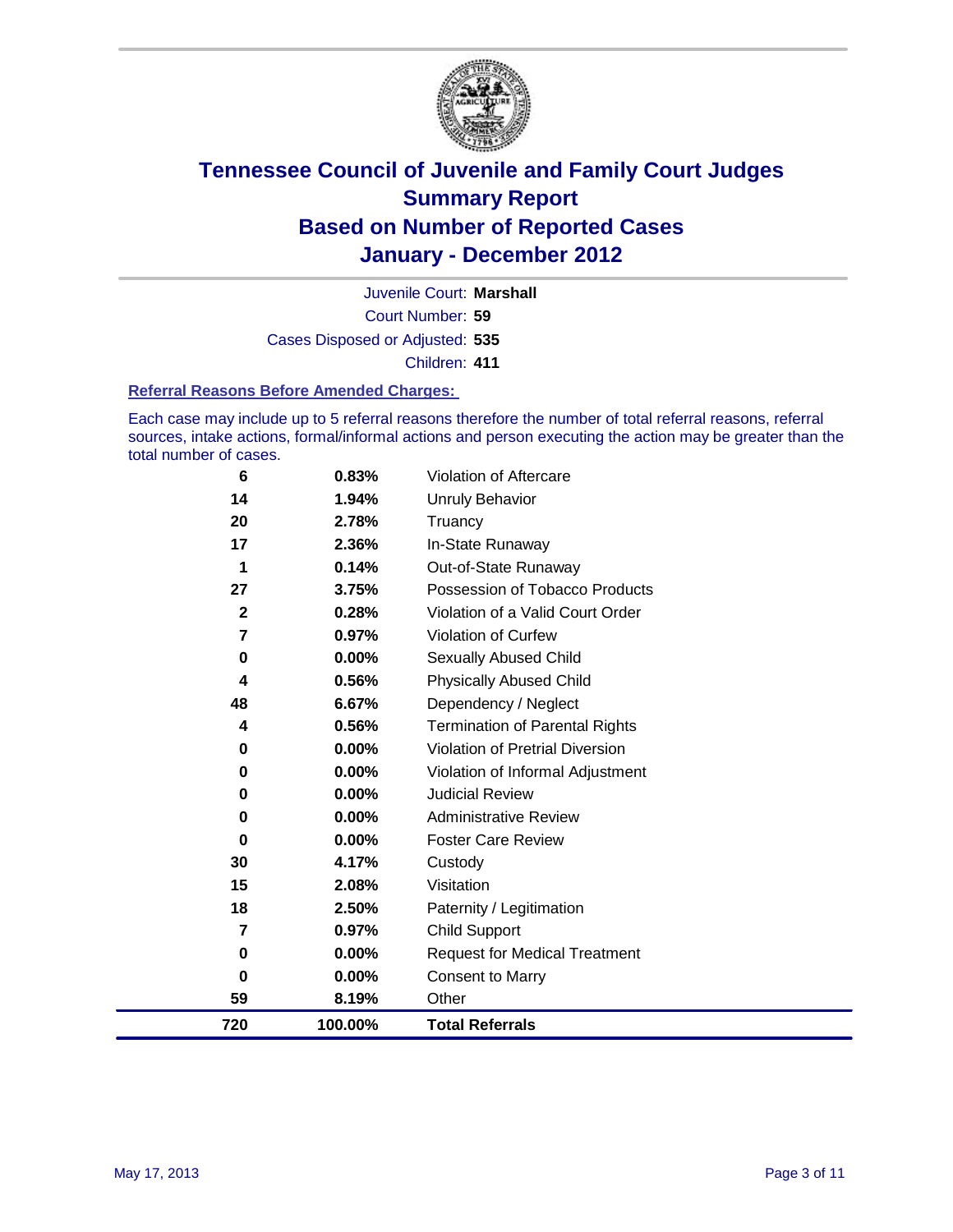

| Juvenile Court: Marshall   |                                 |                                   |  |  |  |
|----------------------------|---------------------------------|-----------------------------------|--|--|--|
| Court Number: 59           |                                 |                                   |  |  |  |
|                            | Cases Disposed or Adjusted: 535 |                                   |  |  |  |
|                            | Children: 411                   |                                   |  |  |  |
| <b>Referral Sources: 1</b> |                                 |                                   |  |  |  |
| 384                        | 53.33%                          | Law Enforcement                   |  |  |  |
| 99                         | 13.75%                          | Parents                           |  |  |  |
| 22                         | 3.06%                           | <b>Relatives</b>                  |  |  |  |
| 11                         | 1.53%                           | Self                              |  |  |  |
| 58                         | 8.06%                           | School                            |  |  |  |
| $\bf{0}$                   | $0.00\%$                        | <b>CSA</b>                        |  |  |  |
| 36                         | 5.00%                           | <b>DCS</b>                        |  |  |  |
| 1                          | 0.14%                           | <b>Other State Department</b>     |  |  |  |
| 3                          | 0.42%                           | <b>District Attorney's Office</b> |  |  |  |
| 54                         | 7.50%                           | <b>Court Staff</b>                |  |  |  |
| 5                          | 0.69%                           | Social Agency                     |  |  |  |
| 6                          | 0.83%                           | <b>Other Court</b>                |  |  |  |
| 20                         | 2.78%                           | Victim                            |  |  |  |
| 14                         | 1.94%                           | Child & Parent                    |  |  |  |
| 0                          | $0.00\%$                        | Hospital                          |  |  |  |
| 0                          | 0.00%                           | Unknown                           |  |  |  |
| 7                          | 0.97%                           | Other                             |  |  |  |
| 720                        | 100.00%                         | <b>Total Referral Sources</b>     |  |  |  |

### **Age of Child at Referral: 2**

| 411 | 100.00%       | <b>Total Child Count</b> |
|-----|---------------|--------------------------|
|     | $0.00\%$<br>0 | Unknown                  |
|     | 6<br>1.46%    | Ages 19 and Over         |
| 117 | 28.47%        | Ages 17 through 18       |
| 139 | 33.82%        | Ages 15 through 16       |
| 48  | 11.68%        | Ages 13 through 14       |
| 20  | 4.87%         | Ages 11 through 12       |
| 81  | 19.71%        | Ages 10 and Under        |
|     |               |                          |

<sup>1</sup> If different than number of Referral Reasons (720), verify accuracy of your court's data.

<sup>2</sup> One child could be counted in multiple categories, verify accuracy of your court's data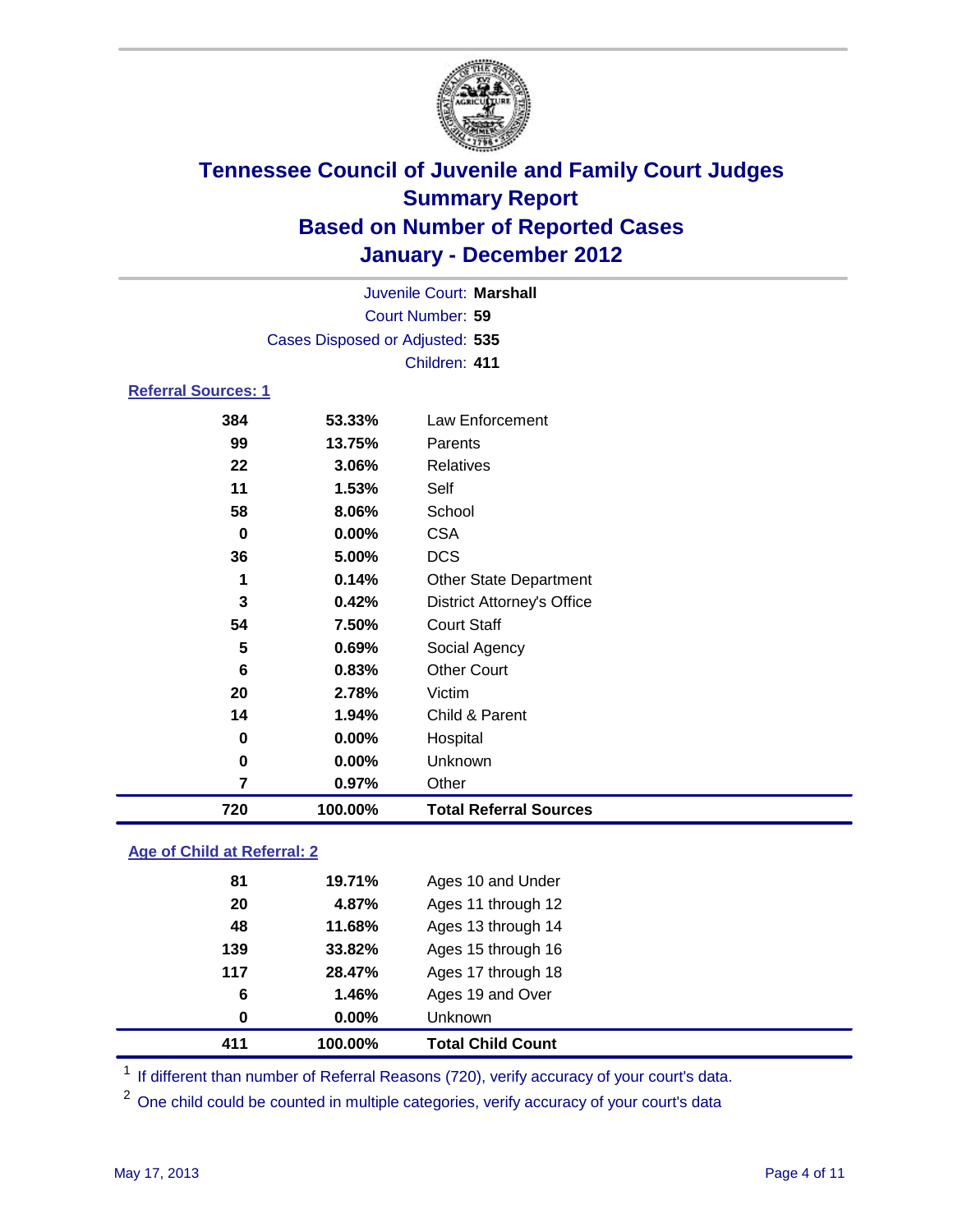

|                                         | Juvenile Court: Marshall        |                          |  |  |
|-----------------------------------------|---------------------------------|--------------------------|--|--|
|                                         | Court Number: 59                |                          |  |  |
|                                         | Cases Disposed or Adjusted: 535 |                          |  |  |
|                                         |                                 | Children: 411            |  |  |
| Sex of Child: 1                         |                                 |                          |  |  |
| 247                                     | 60.10%                          | Male                     |  |  |
| 164                                     | 39.90%                          | Female                   |  |  |
| $\mathbf 0$                             | 0.00%                           | Unknown                  |  |  |
| 411                                     | 100.00%                         | <b>Total Child Count</b> |  |  |
| Race of Child: 1                        |                                 |                          |  |  |
| 342                                     | 83.21%                          | White                    |  |  |
| 40                                      | 9.73%                           | African American         |  |  |
| $\mathbf 0$                             | 0.00%                           | Native American          |  |  |
| 1                                       | 0.24%                           | Asian                    |  |  |
| 26                                      | 6.33%                           | Mixed                    |  |  |
| $\overline{\mathbf{2}}$                 | 0.49%                           | Unknown                  |  |  |
| 411                                     | 100.00%                         | <b>Total Child Count</b> |  |  |
| <b>Hispanic Origin: 1</b>               |                                 |                          |  |  |
| 18                                      | 4.38%                           | Yes                      |  |  |
| 392                                     | 95.38%                          | <b>No</b>                |  |  |
| 1                                       | 0.24%                           | Unknown                  |  |  |
| 411                                     | 100.00%                         | <b>Total Child Count</b> |  |  |
| <b>School Enrollment of Children: 1</b> |                                 |                          |  |  |
| 327                                     | 79.56%                          | Yes                      |  |  |
| 81                                      | 19.71%                          | No                       |  |  |
| 3                                       | 0.73%                           | Unknown                  |  |  |
| 411                                     | 100.00%                         | <b>Total Child Count</b> |  |  |

One child could be counted in multiple categories, verify accuracy of your court's data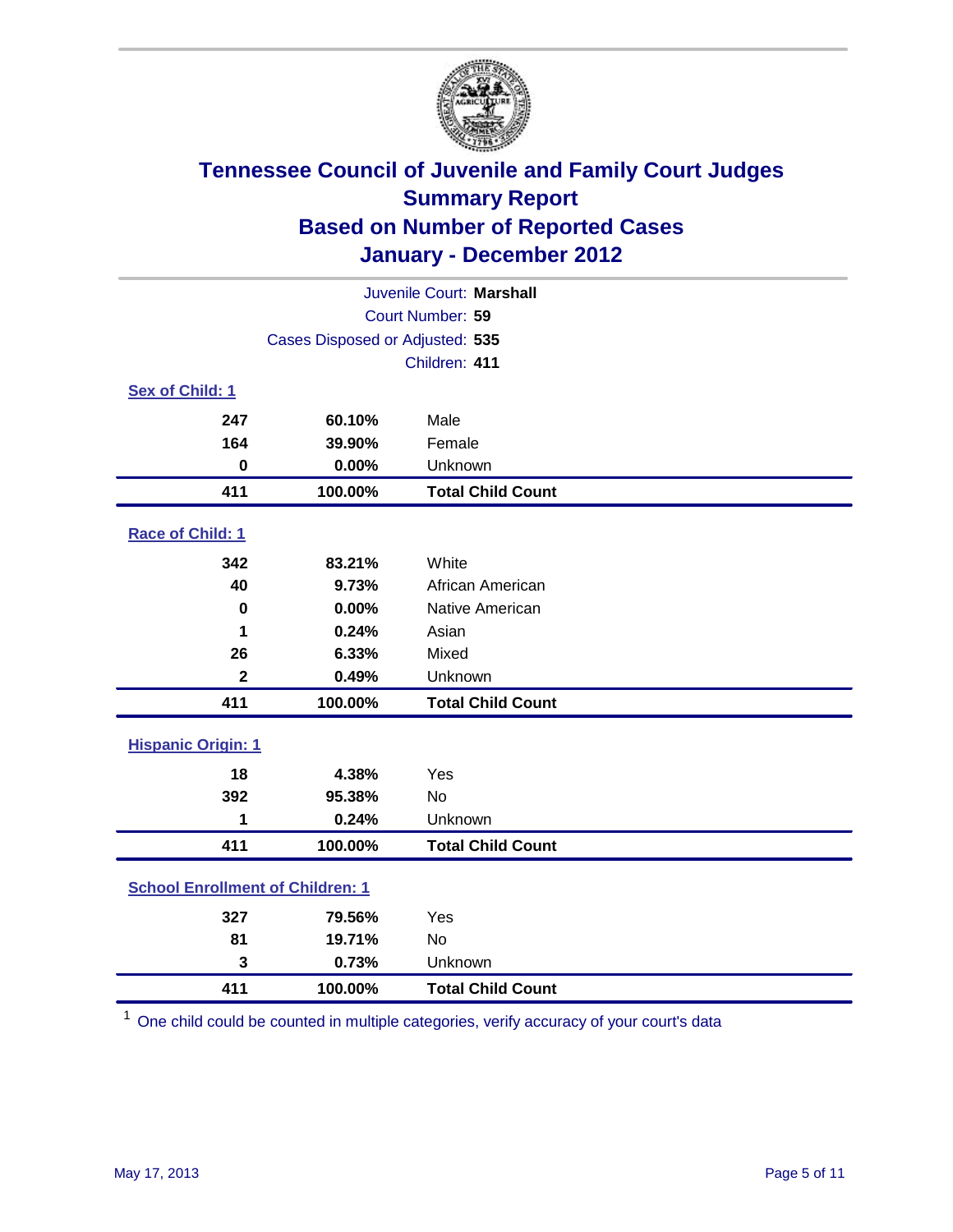

Court Number: **59** Juvenile Court: **Marshall** Cases Disposed or Adjusted: **535** Children: **411 Living Arrangement of Child at Time of Referral: 1**

| 411 | 100.00%  | <b>Total Child Count</b>     |
|-----|----------|------------------------------|
| 5   | 1.22%    | Other                        |
| 2   | 0.49%    | <b>Unknown</b>               |
| 6   | 1.46%    | Independent                  |
| 0   | $0.00\%$ | In an Institution            |
| 0   | $0.00\%$ | In a Residential Center      |
| 9   | 2.19%    | In a Group Home              |
| 5   | 1.22%    | With Foster Family           |
| 1   | 0.24%    | With Adoptive Parents        |
| 55  | 13.38%   | <b>With Relatives</b>        |
| 41  | 9.98%    | <b>With Father</b>           |
| 151 | 36.74%   | With Mother                  |
| 31  | 7.54%    | With Mother and Stepfather   |
| 10  | 2.43%    | With Father and Stepmother   |
| 95  | 23.11%   | With Both Biological Parents |

### **Type of Detention: 2**

| 535          | 100.00%  | <b>Total Detention Count</b> |
|--------------|----------|------------------------------|
| 0            | $0.00\%$ | Other                        |
| 512          | 95.70%   | Does Not Apply               |
| 0            | $0.00\%$ | Unknown                      |
| 0            | $0.00\%$ | Psychiatric Hospital         |
| $\mathbf{2}$ | 0.37%    | Jail - No Separation         |
| 0            | $0.00\%$ | Jail - Partial Separation    |
| 1            | 0.19%    | Jail - Complete Separation   |
| 20           | 3.74%    | Juvenile Detention Facility  |
| 0            | $0.00\%$ | Non-Secure Placement         |
|              |          |                              |

<sup>1</sup> One child could be counted in multiple categories, verify accuracy of your court's data

<sup>2</sup> If different than number of Cases (535) verify accuracy of your court's data.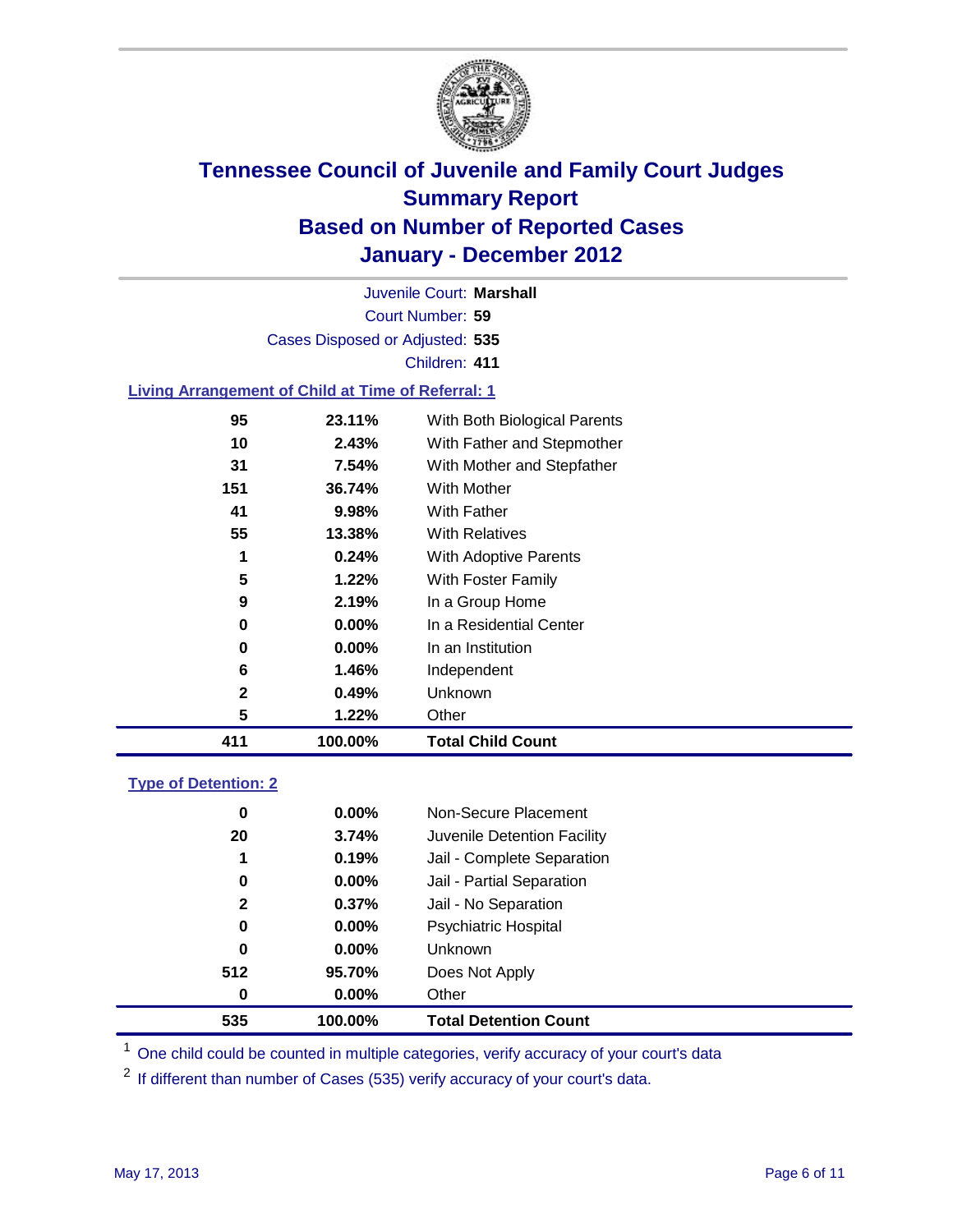

|                          | Juvenile Court: Marshall                           |                                      |  |  |  |
|--------------------------|----------------------------------------------------|--------------------------------------|--|--|--|
|                          | Court Number: 59                                   |                                      |  |  |  |
|                          | Cases Disposed or Adjusted: 535                    |                                      |  |  |  |
|                          |                                                    | Children: 411                        |  |  |  |
|                          | <b>Placement After Secure Detention Hearing: 1</b> |                                      |  |  |  |
| $\boldsymbol{9}$         | 1.68%                                              | Returned to Prior Living Arrangement |  |  |  |
| 8                        | 1.50%                                              | Juvenile Detention Facility          |  |  |  |
| 1                        | 0.19%                                              | Jail                                 |  |  |  |
| 0                        | 0.00%                                              | Shelter / Group Home                 |  |  |  |
| 0                        | 0.00%                                              | <b>Foster Family Home</b>            |  |  |  |
| 0                        | 0.00%                                              | Psychiatric Hospital                 |  |  |  |
| 0                        | 0.00%                                              | Unknown                              |  |  |  |
| 512                      | 95.70%                                             | Does Not Apply                       |  |  |  |
| 5                        | 0.93%                                              | Other                                |  |  |  |
| 535                      | 100.00%                                            | <b>Total Placement Count</b>         |  |  |  |
| <b>Intake Actions: 2</b> |                                                    |                                      |  |  |  |
| 414                      | 57.50%                                             | <b>Petition Filed</b>                |  |  |  |
| 23                       | 3.19%                                              | <b>Motion Filed</b>                  |  |  |  |
| 267                      | 37.08%                                             | <b>Citation Processed</b>            |  |  |  |
| 1                        | 0.14%                                              | Notification of Paternity Processed  |  |  |  |
| $\mathbf 0$              | 0.00%                                              | Scheduling of Judicial Review        |  |  |  |
| 0                        | 0.00%                                              | Scheduling of Administrative Review  |  |  |  |
| 0                        | 0.00%                                              | Scheduling of Foster Care Review     |  |  |  |
| $\bf{0}$                 | 0.00%                                              | Unknown                              |  |  |  |
| 5                        | 0.69%                                              | Does Not Apply                       |  |  |  |
| 10                       | 1.39%                                              | Other                                |  |  |  |
| 720                      | 100.00%                                            | <b>Total Intake Count</b>            |  |  |  |
|                          |                                                    |                                      |  |  |  |

<sup>1</sup> If different than number of Cases (535) verify accuracy of your court's data.

<sup>2</sup> If different than number of Referral Reasons (720), verify accuracy of your court's data.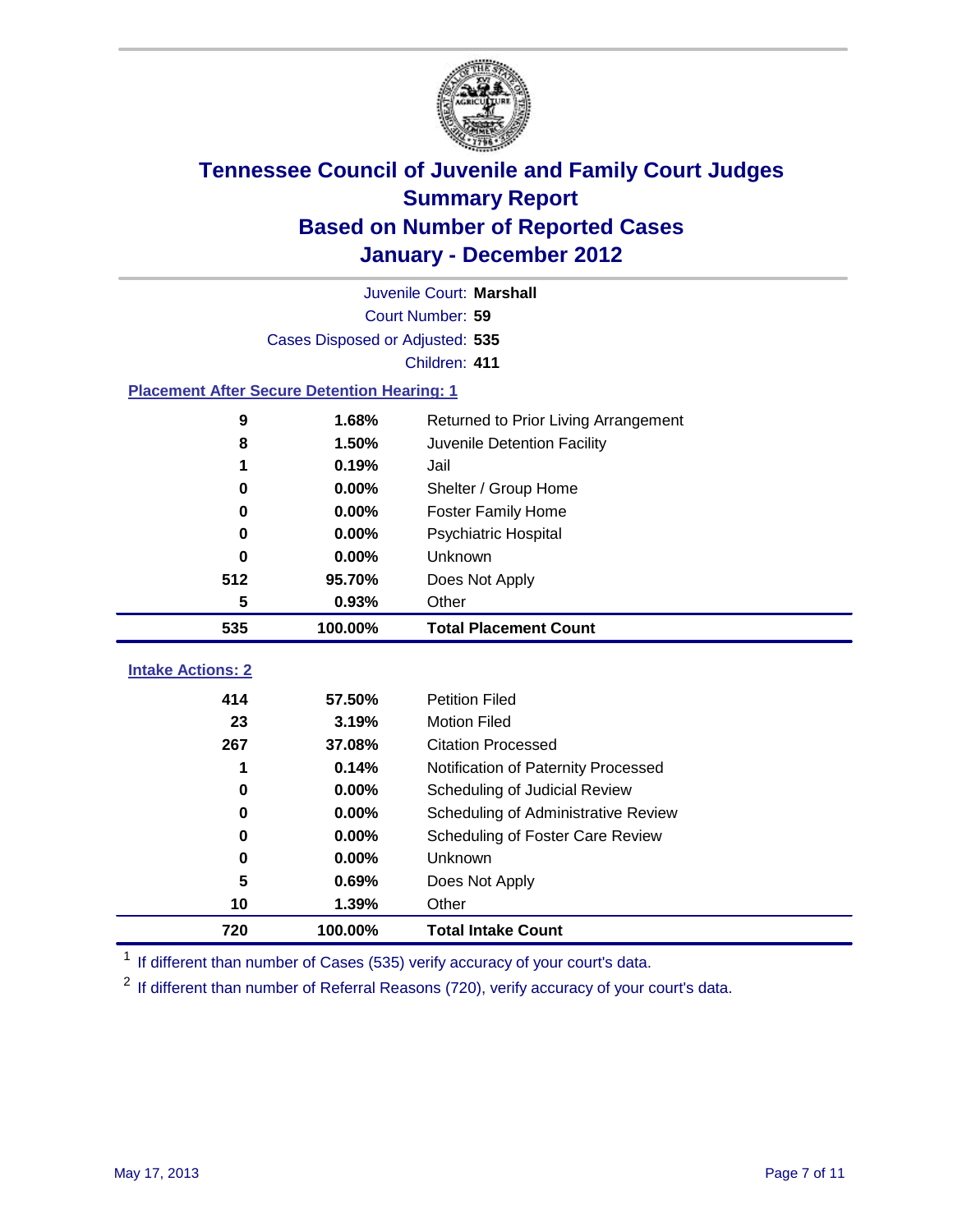

Court Number: **59** Juvenile Court: **Marshall** Cases Disposed or Adjusted: **535** Children: **411**

### **Last Grade Completed by Child: 1**

| 52                                      | 12.65%  | Too Young for School         |  |
|-----------------------------------------|---------|------------------------------|--|
| 3                                       | 0.73%   | Preschool                    |  |
| 4                                       | 0.97%   | Kindergarten                 |  |
| 5                                       | 1.22%   | 1st Grade                    |  |
| $\overline{7}$                          | 1.70%   | 2nd Grade                    |  |
| 7                                       | 1.70%   | 3rd Grade                    |  |
| 8                                       | 1.95%   | 4th Grade                    |  |
| 6                                       | 1.46%   | 5th Grade                    |  |
| 22                                      | 5.35%   | 6th Grade                    |  |
| 25                                      | 6.08%   | 7th Grade                    |  |
| 51                                      | 12.41%  | 8th Grade                    |  |
| 57                                      | 13.87%  | 9th Grade                    |  |
| 87                                      | 21.17%  | 10th Grade                   |  |
| 48                                      | 11.68%  | 11th Grade                   |  |
| 1                                       | 0.24%   | 12th Grade                   |  |
| 0                                       | 0.00%   | Non-Graded Special Ed        |  |
| 4                                       | 0.97%   | <b>GED</b>                   |  |
| 16                                      | 3.89%   | Graduated                    |  |
| 0                                       | 0.00%   | <b>Never Attended School</b> |  |
| 6                                       | 1.46%   | Unknown                      |  |
| $\mathbf 2$                             | 0.49%   | Other                        |  |
| 411                                     | 100.00% | <b>Total Child Count</b>     |  |
| <b>Enrolled in Special Education: 1</b> |         |                              |  |

| 411                                | 100.00% | <b>Total Child Count</b> |  |
|------------------------------------|---------|--------------------------|--|
| 6                                  | 1.46%   | Unknown                  |  |
| 375                                | 91.24%  | No                       |  |
| 30                                 | 7.30%   | Yes                      |  |
| __________________________________ |         |                          |  |

One child could be counted in multiple categories, verify accuracy of your court's data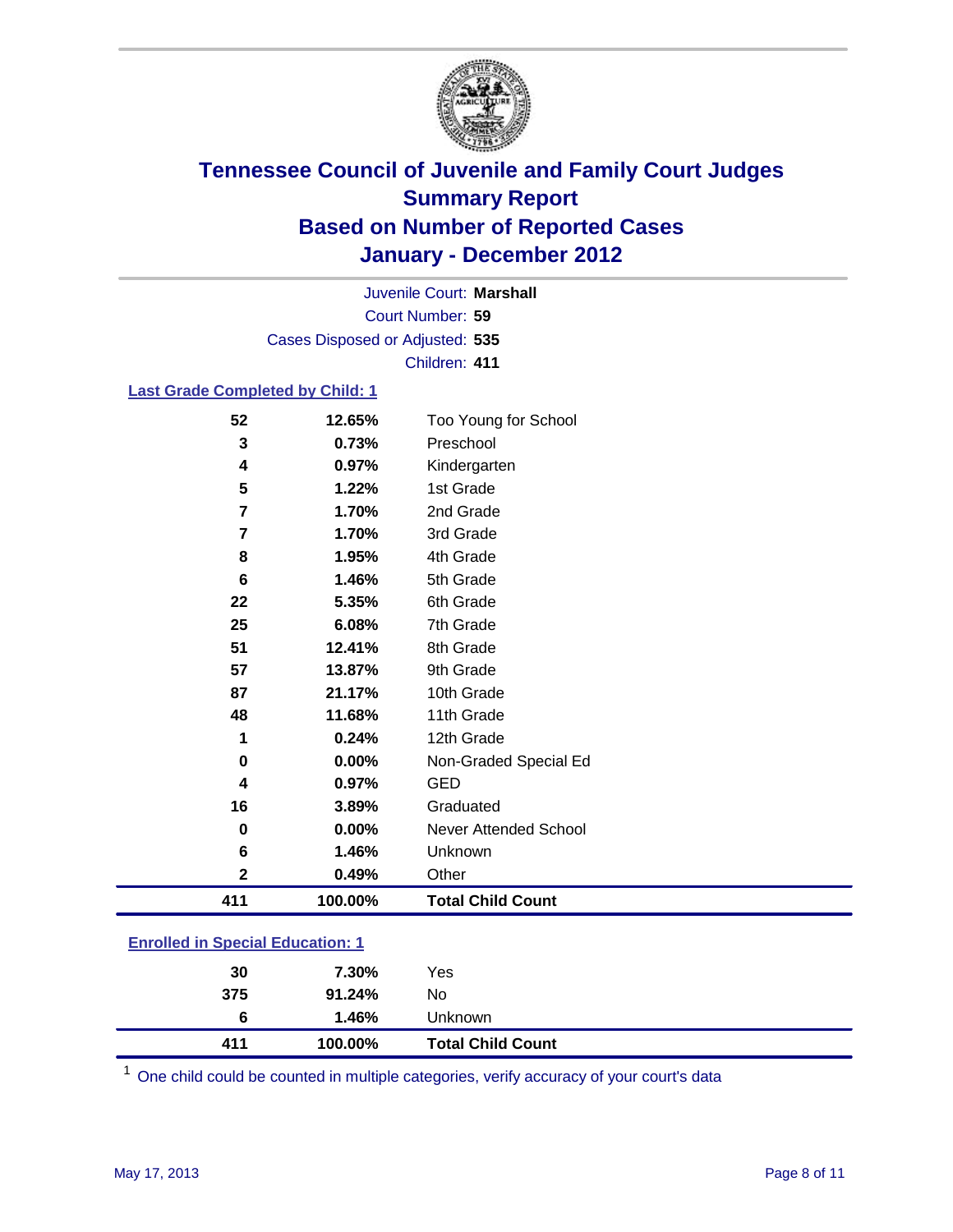

| Juvenile Court: Marshall     |                                 |                           |  |  |
|------------------------------|---------------------------------|---------------------------|--|--|
|                              | Court Number: 59                |                           |  |  |
|                              | Cases Disposed or Adjusted: 535 |                           |  |  |
|                              | Children: 411                   |                           |  |  |
| <b>Action Executed By: 1</b> |                                 |                           |  |  |
| 679                          | 94.31%                          | Judge                     |  |  |
| 0                            | $0.00\%$                        | Magistrate                |  |  |
| 36                           | 5.00%                           | <b>YSO</b>                |  |  |
| 5                            | 0.69%                           | Other                     |  |  |
| 0                            | 0.00%                           | Unknown                   |  |  |
| 720                          | 100.00%                         | <b>Total Action Count</b> |  |  |

### **Formal / Informal Actions: 1**

| 31           | 4.31%    | Dismissed                                        |
|--------------|----------|--------------------------------------------------|
| 15           | 2.08%    | Retired / Nolle Prosequi                         |
| 195          | 27.08%   | <b>Complaint Substantiated Delinquent</b>        |
| 98           | 13.61%   | <b>Complaint Substantiated Status Offender</b>   |
| 49           | 6.81%    | <b>Complaint Substantiated Dependent/Neglect</b> |
| 4            | 0.56%    | <b>Complaint Substantiated Abused</b>            |
| 0            | $0.00\%$ | <b>Complaint Substantiated Mentally III</b>      |
| 39           | 5.42%    | Informal Adjustment                              |
| 3            | 0.42%    | <b>Pretrial Diversion</b>                        |
| 3            | 0.42%    | <b>Transfer to Adult Court Hearing</b>           |
| 10           | $1.39\%$ | Charges Cleared by Transfer to Adult Court       |
| 68           | 9.44%    | Special Proceeding                               |
| 0            | $0.00\%$ | <b>Review Concluded</b>                          |
| $\mathbf{2}$ | 0.28%    | Case Held Open                                   |
| 203          | 28.19%   | Other                                            |
| 0            | $0.00\%$ | Unknown                                          |
| 720          | 100.00%  | <b>Total Action Count</b>                        |

<sup>1</sup> If different than number of Referral Reasons (720), verify accuracy of your court's data.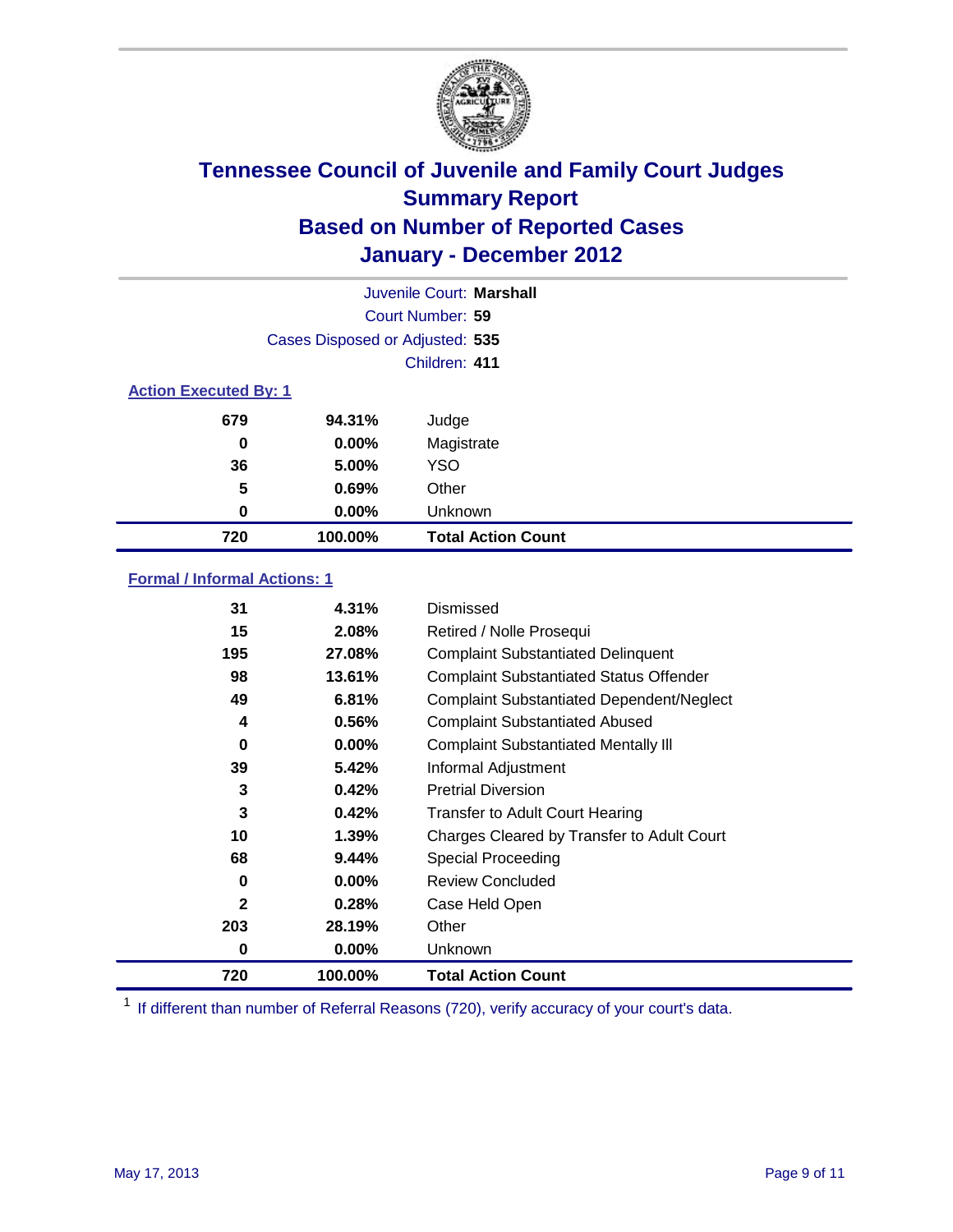

|                       |                                 | Juvenile Court: Marshall                              |
|-----------------------|---------------------------------|-------------------------------------------------------|
|                       |                                 | Court Number: 59                                      |
|                       | Cases Disposed or Adjusted: 535 |                                                       |
|                       |                                 | Children: 411                                         |
| <b>Case Outcomes:</b> |                                 | There can be multiple outcomes for one child or case. |
| 49                    | 3.23%                           | <b>Case Dismissed</b>                                 |
| 13                    | 0.86%                           | Case Retired or Nolle Prosequi                        |
| 261                   | 17.18%                          | Warned / Counseled                                    |
| 1                     | 0.07%                           | <b>Held Open For Review</b>                           |
| 81                    | 5.33%                           | Supervision / Probation to Juvenile Court             |
| 0                     | 0.00%                           | <b>Probation to Parents</b>                           |
| 7                     | 0.46%                           | Referral to Another Entity for Supervision / Service  |
| 40                    | 2.63%                           | Referred for Mental Health Counseling                 |
| 7                     | 0.46%                           | Referred for Alcohol and Drug Counseling              |
| 1                     | 0.07%                           | <b>Referred to Alternative School</b>                 |
| 1                     | 0.07%                           | Referred to Private Child Agency                      |
| 12                    | 0.79%                           | Referred to Defensive Driving School                  |
| 47                    | 3.09%                           | Referred to Alcohol Safety School                     |
| 34                    | 2.24%                           | Referred to Juvenile Court Education-Based Program    |
| 2                     | 0.13%                           | Driver's License Held Informally                      |
| 0                     | 0.00%                           | <b>Voluntary Placement with DMHMR</b>                 |
| 0                     | 0.00%                           | <b>Private Mental Health Placement</b>                |
| 0                     | 0.00%                           | <b>Private MR Placement</b>                           |
| 0                     | 0.00%                           | Placement with City/County Agency/Facility            |
| $\mathbf{2}$          | 0.13%                           | Placement with Relative / Other Individual            |
| 84                    | 5.53%                           | Fine                                                  |
| 126                   | 8.29%                           | <b>Public Service</b>                                 |
| 18                    | 1.18%                           | Restitution                                           |
| 1                     | 0.07%                           | <b>Runaway Returned</b>                               |
| 26                    | 1.71%                           | No Contact Order                                      |
| 0                     | 0.00%                           | Injunction Other than No Contact Order                |
|                       | 0.26%                           | <b>House Arrest</b>                                   |
| 4                     | 0.26%                           | <b>Court Defined Curfew</b>                           |
| 0                     | 0.00%                           | Dismissed from Informal Adjustment                    |
| 0                     | 0.00%                           | <b>Dismissed from Pretrial Diversion</b>              |
| 1                     | 0.07%                           | Released from Probation                               |
| 3                     | 0.20%                           | <b>Transferred to Adult Court</b>                     |
| 0                     | $0.00\%$                        | <b>DMHMR Involuntary Commitment</b>                   |